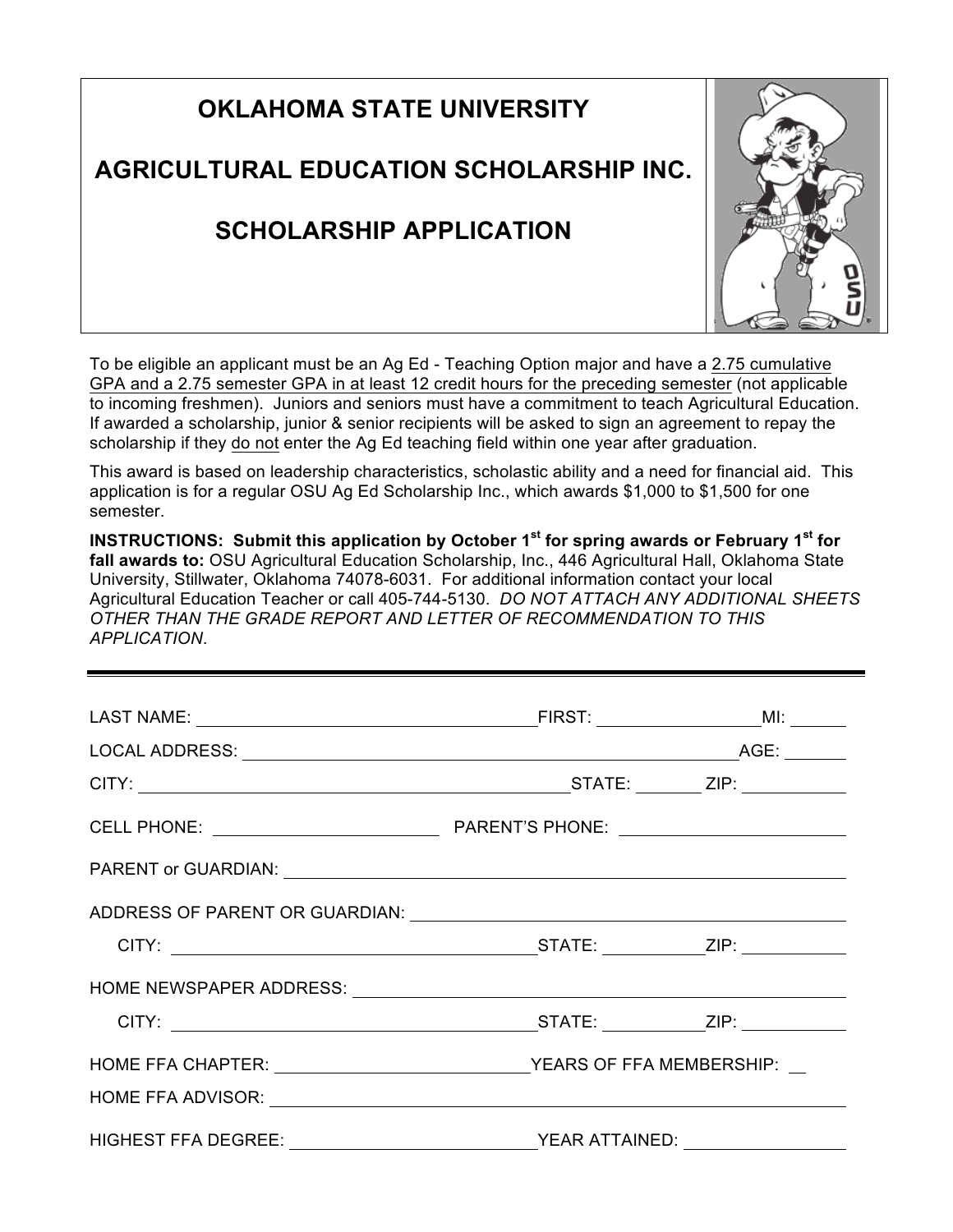| <b>HIGH SCHOOL GPA:</b><br><b>COLLEGE GPA:</b><br>MAJOR: |  |
|----------------------------------------------------------|--|
|----------------------------------------------------------|--|

### **COLLEGES/UNIVERSITIES ATTENDED**

| Institution | Years | <b>Hours Earned</b> | <b>GPA</b> |
|-------------|-------|---------------------|------------|
|             |       |                     |            |
|             |       |                     |            |
|             |       |                     |            |

## **BRIEFLY EXPLAIN HOW YOUR COLLEGE EDUCATION WILL BE, OR IS BEING**

FINANCED. (List any other scholarships or grants you are receiving or will be receiving.)

### **STATEMENT OF NEED BY THE APPLICANT**

# **PLEASE STATE YOUR GOALS AND OBJECTIVES UPON GRADUATION FROM OSU.**

### **HIGH SCHOOL FFA ACOMPLISHMENTS AND AWARDS** (List each activity only once.)

**Awards** (Year Achieved)

**Non-Competitive Leadership Activities** (Made for Excellence, Washington Leadership Conference, Chapter Officer Leadership Conference, Alumni Camp, etc.) (Year Achieved)

**Competitive Leadership Activities** (Public Speaking, Parliamentary Procedure, Agriscience Fair, FFA Star Degree, CDE team, etc.) (Year Achieved)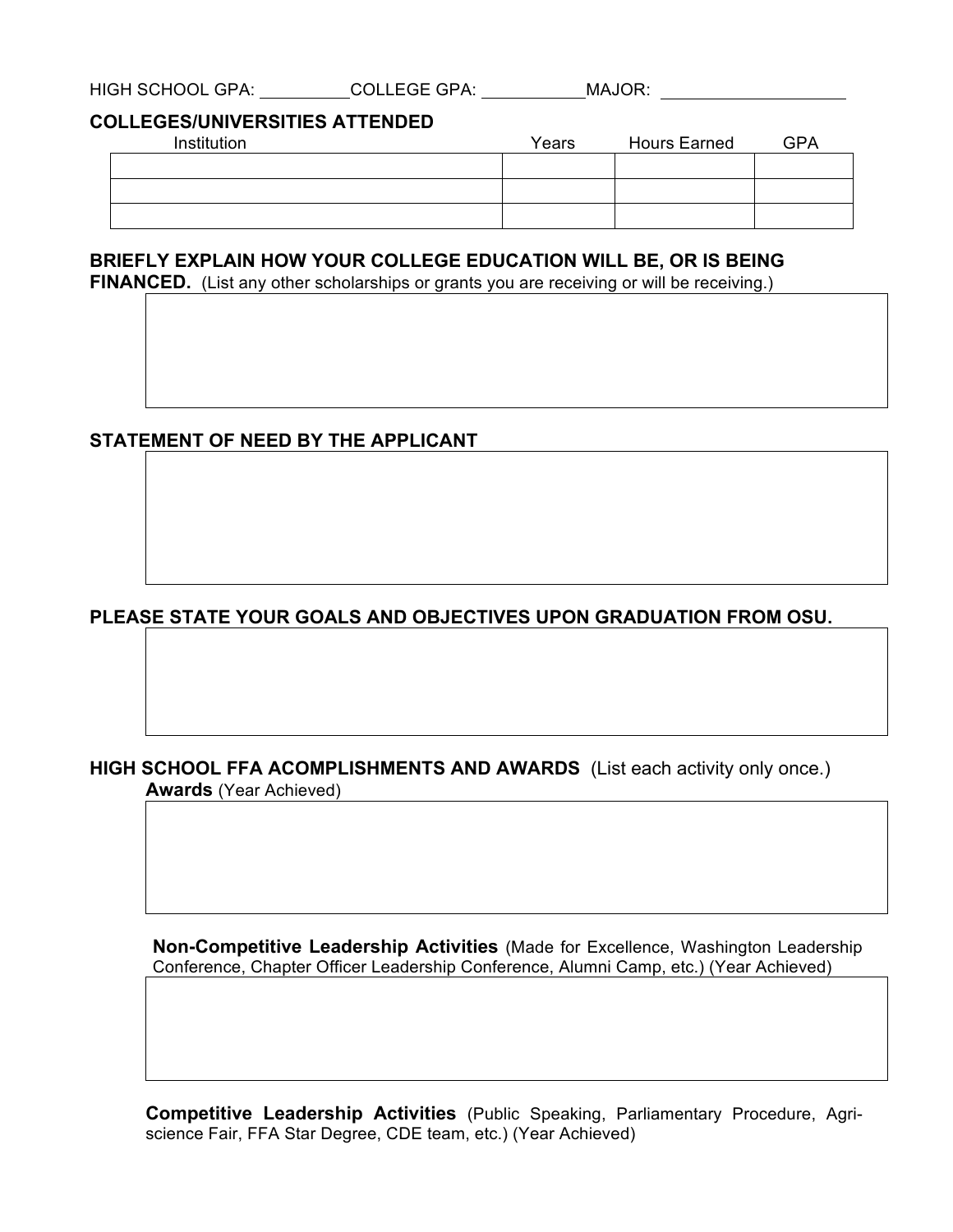**Judging** (Year Achieved)

**Showing** (Year Achieved)

**OTHER HIGH SCHOOL ACCOMPLISHMENTS AND AWARDS**

# **COLLEGIATE FFA/ATA PARTICIPATION**

**OTHER COLLEGIATE ACTIVITIES** (include other clubs, organizations, etc.)

**OTHER ACTIVITIES** (i.e. community activities).